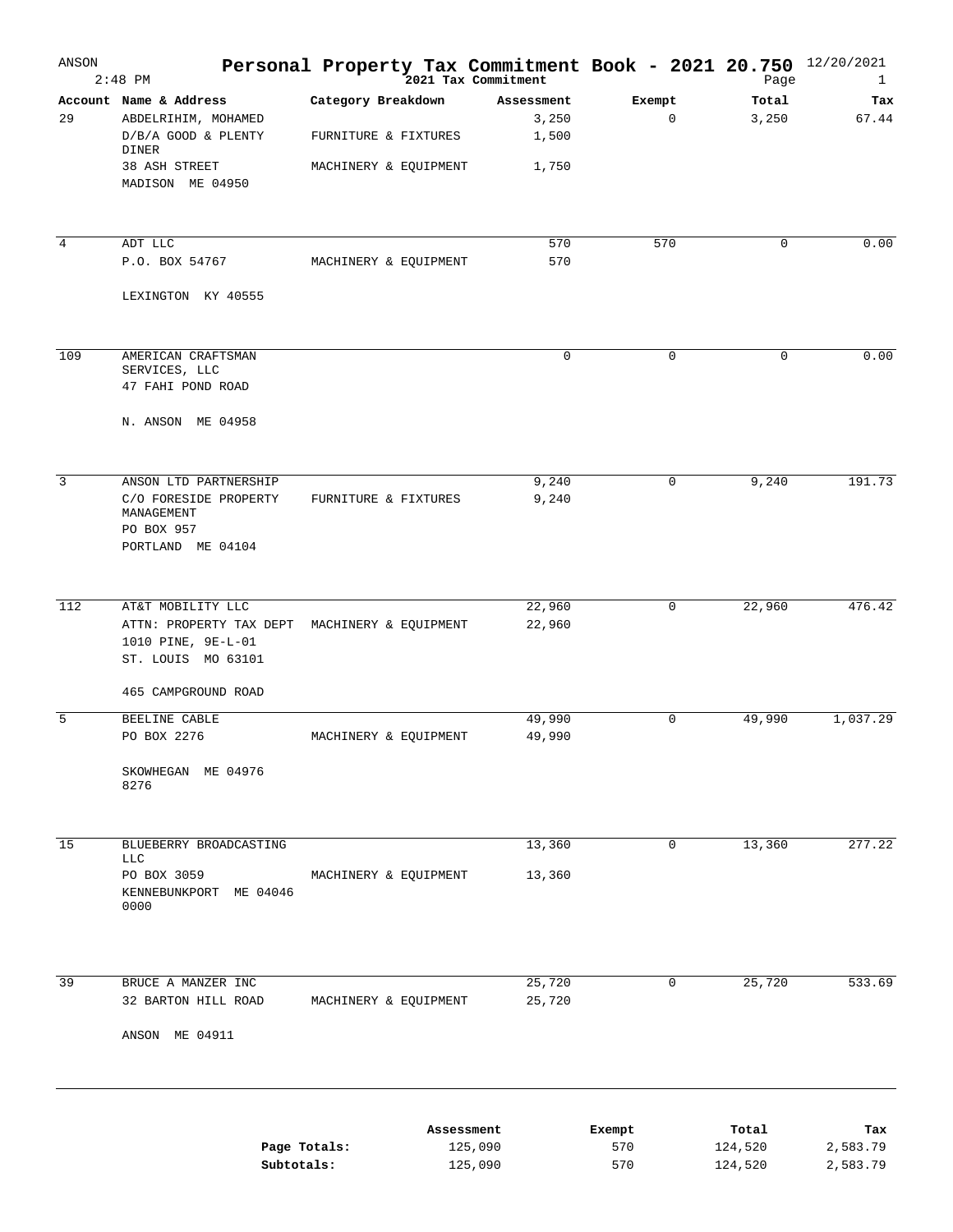| ANSON | $2:48$ PM                                                                                                                   | Personal Property Tax Commitment Book - 2021 20.750 12/20/2021 | 2021 Tax Commitment          |                              | Page                            | 2                               |
|-------|-----------------------------------------------------------------------------------------------------------------------------|----------------------------------------------------------------|------------------------------|------------------------------|---------------------------------|---------------------------------|
| 9     | Account Name & Address<br>BURNS, RUSSELL A II<br>PO BOX 45                                                                  | Category Breakdown<br>MACHINERY & EQUIPMENT                    | Assessment<br>1,500<br>1,500 | Exempt<br>0                  | Total<br>1,500                  | Tax<br>31.13                    |
|       | ANSON ME 04911                                                                                                              |                                                                |                              |                              |                                 |                                 |
| 12    | CASEY, ALEXIS M JR<br>PO BOX 372<br>ANSON ME 04911 0372                                                                     | MACHINERY & EQUIPMENT                                          | 23,290<br>23,290             | 0                            | 23,290                          | 483.27                          |
| 100   | COCA-COLA BEVERAGES<br>NORTHEAST, INC<br>1 EXECUTIVE PARK DR.,<br>STE 330<br>C/O PROPERTY TAX DEPT<br>BEDFORD NH 03110      | MACHINERY & EQUIPMENT                                          | 580<br>580                   | $\mathbf 0$                  | 580                             | 12.04                           |
| 17    | COUSINEAU WOOD<br>PRODUCTS, LLC                                                                                             |                                                                | 1,017,290                    | 663,890                      | 353,400                         | 7,333.05                        |
|       | PO BOX 58<br>NORTH ANSON ME 04958<br>0058                                                                                   | MACHINERY & EQUIPMENT                                          | 1,017,290                    |                              |                                 |                                 |
| 108   | CSC SERVICE WORKS, INC<br>C/O RYAN TAX COMPLIANCE MACHINERY & EQUIPMENT<br>SERV, LLC<br>P.O. BOX 460049<br>HOUSTON TX 77056 |                                                                | 1,360<br>1,360               | 1,360                        | $\mathbf 0$                     | 0.00                            |
| 21    | DIRECTV, LLC<br>ATTN PROPERTY TAX DEPT<br>1010 PINE, 9E-L-01<br>ST. LOUIS<br>MO 63101<br>0000                               | COMPUTER EQUIPMENT                                             | 8,760<br>8,760               | 0                            | 8,760                           | 181.77                          |
| 24    | DISH NETWORK, LLC<br>PO BOX 6623<br>ENGLEWOOD CO 80155                                                                      | TELECOMMUNICATIONS                                             | 7,790<br>7,790               | 0                            | 7,790                           | 161.64                          |
| 38    | EAGLE CREEK MADISON<br>HYDRO, LLC<br>PO BOX 167<br>NESHKORO WI 54960                                                        | MACHINERY & EQUIPMENT                                          | 5,400,000<br>5,400,000       | 0                            | 5,400,000                       | 112,050.00                      |
|       | Subtotals:                                                                                                                  | Assessment<br>Page Totals:                                     | 6,460,570<br>6,585,660       | Exempt<br>665,250<br>665,820 | Total<br>5,795,320<br>5,919,840 | Tax<br>120,252.90<br>122,836.69 |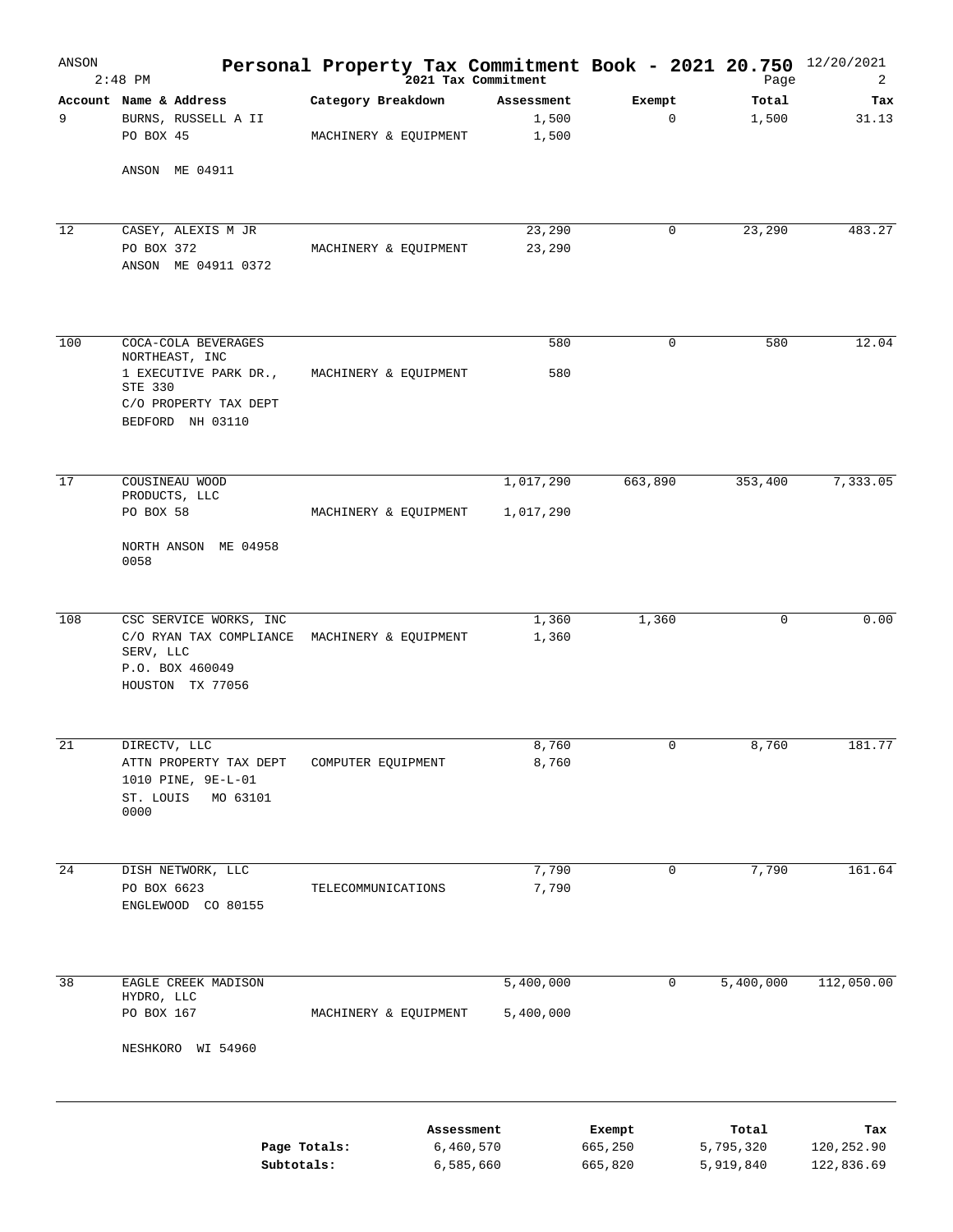| ANSON | $2:48$ PM                                                                                                                                |                                               |                         |                              |                        | <b>Personal Property Tax Commitment Book - 2021 20.750</b> $^{12/20/2021}$<br><sup>2021</sup> Tax Commitment |                               |
|-------|------------------------------------------------------------------------------------------------------------------------------------------|-----------------------------------------------|-------------------------|------------------------------|------------------------|--------------------------------------------------------------------------------------------------------------|-------------------------------|
| 28    | Account Name & Address<br>EDUCATION NETWORKS OF<br>AMERICA<br>618 Grassmere Park<br>Suite 12<br>NASHVILLE TN 37211                       | Category Breakdown<br>COMPUTER EQUIPMENT      |                         | Assessment<br>1,620<br>1,620 | Exempt<br>0            | Total<br>1,620                                                                                               | Tax<br>33.62                  |
| 25    | EVERETT, STEVEN A<br>ANSON COIN-A-MATIC<br>LAUNDRY                                                                                       | MACHINERY & EQUIPMENT                         |                         | 18,650<br>18,650             | 0                      | 18,650                                                                                                       | 386.99                        |
|       | PO BOX 198<br>ANSON ME 04911 0198                                                                                                        |                                               |                         |                              |                        |                                                                                                              |                               |
| 92    | GRAYHAWK LEASING, LLC<br>ATTN: TAX DEPT. 3A-300<br>PO BOX 660937<br>DALLAS TX 75266 0937                                                 | MACHINERY & EQUIPMENT                         |                         | 2,560<br>2,560               | 0                      | 2,560                                                                                                        | 53.12                         |
| 31    | HUGHES NETWORK SYSTEMS,<br><b>LLC</b><br>C/O RYAN TAX COMPLIANCE MACHINERY & EQUIPMENT<br>SVCS, LLC<br>PO BOX 460049<br>HOUSTON TX 77056 |                                               |                         | 4,780<br>4,780               | 0                      | 4,780                                                                                                        | 99.19                         |
| 33    | JORDAN COLLISION<br>REPAIR, INC<br>C/O MARK JORDAN<br>PO BOX 308<br>ANSON ME 04911 0308                                                  | MACHINERY & EQUIPMENT                         |                         | 5,370<br>5,370               | 0                      | 5,370                                                                                                        | 111.43                        |
| 55    | KNIGHTS, NORA<br>PO BOX 402<br>ANSON ME 04911 0402                                                                                       | MACHINERY & EQUIPMENT                         |                         | 1,540<br>1,540               | 0                      | 1,540                                                                                                        | 31.96                         |
|       | 55 MAIN ST                                                                                                                               |                                               |                         |                              |                        |                                                                                                              |                               |
| 35    | LLOYD, MERLE L & SONS,<br>INC<br>PO BOX 421<br>ANSON ME 04911                                                                            | FURNITURE & FIXTURES<br>MACHINERY & EQUIPMENT |                         | 343,550<br>2,500<br>341,050  | 0                      | 343,550                                                                                                      | 7,128.66                      |
| 6     | LUCE, ARNOLD & ELAINE<br>D/B/A LUCE'S MEATS<br>54 SUGAR MAPLE DR<br>ANSON ME 04911 0000                                                  | MACHINERY & EQUIPMENT                         |                         | 10,000<br>10,000             | 0                      | 10,000                                                                                                       | 207.50                        |
|       | Page Totals:<br>Subtotals:                                                                                                               |                                               | Assessment<br>6,973,730 | 388,070                      | Exempt<br>0<br>665,820 | Total<br>388,070<br>6,307,910                                                                                | тах<br>8,052.47<br>130,889.16 |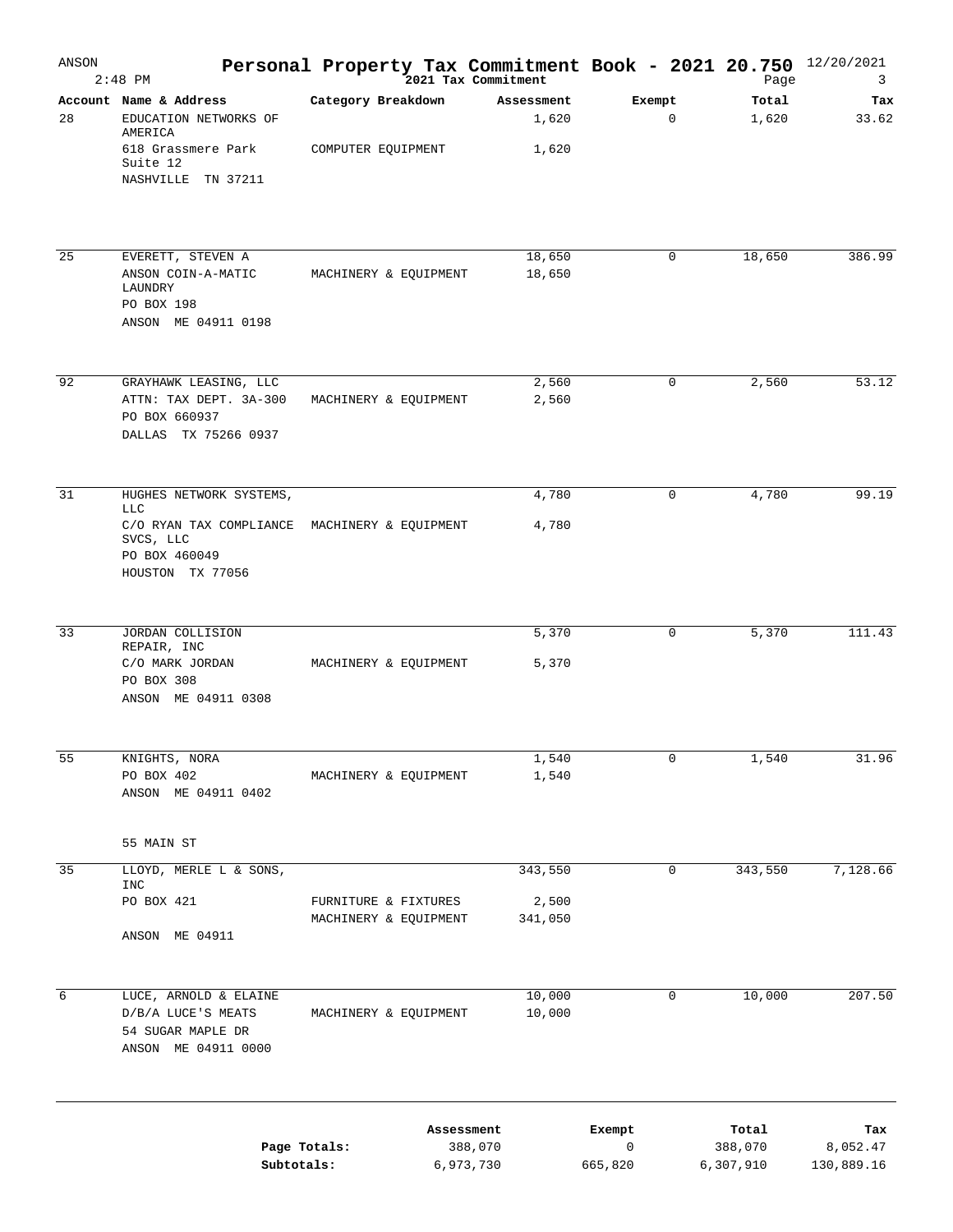| ANSON | $2:48$ PM                                            | Personal Property Tax Commitment Book - 2021 20.750 12/20/2021 | 2021 Tax Commitment |            |              | Page      | 4          |
|-------|------------------------------------------------------|----------------------------------------------------------------|---------------------|------------|--------------|-----------|------------|
|       | Account Name & Address                               | Category Breakdown                                             |                     | Assessment | Exempt       | Total     | Tax        |
| 36    | LUCE, ARNOLD P                                       |                                                                |                     | 7,500      | $\mathbf 0$  | 7,500     | 155.63     |
|       | 54 SUGAR MAPLE DRIVE                                 | MACHINERY & EQUIPMENT                                          |                     | 7,500      |              |           |            |
|       | ANSON ME 04911                                       |                                                                |                     |            |              |           |            |
| 37    | MAINE FIBER COMPANY,                                 |                                                                |                     | 3,440      | $\mathbf 0$  | 3,440     | 71.38      |
|       | <b>LLC</b><br>465 CONGRESS ST SUITE                  | MACHINERY & EQUIPMENT                                          |                     | 3,440      |              |           |            |
|       | 701<br>PORTLAND ME 04101 3574                        |                                                                |                     |            |              |           |            |
| 40    | MANZER, CHARLES A                                    |                                                                |                     | 1,500      | $\mathbf{0}$ | 1,500     | 31.13      |
|       | 119 QUINCY WOOD ROAD                                 | MACHINERY & EQUIPMENT                                          |                     | 1,500      |              |           |            |
|       | ANSON ME 04911                                       |                                                                |                     |            |              |           |            |
| 41    | MATTINGLY PRODUCTS<br>COMPANY                        |                                                                |                     | 1,563,400  | 1,193,400    | 370,000   | 7,677.50   |
|       | PO BOX 105                                           | MACHINERY & EQUIPMENT                                          |                     | 1,563,400  |              |           |            |
|       | NORTH ANSON ME 04958<br>0105                         |                                                                |                     |            |              |           |            |
|       | 25 SOLON RD                                          |                                                                |                     |            |              |           |            |
| 43    | MD CONSTRUCTION                                      |                                                                |                     | 1,400      | 0            | 1,400     | 29.05      |
|       | MURRAY/DAIGLE<br>PO BOX 284<br>MADISON ME 04950 0284 | MACHINERY & EQUIPMENT                                          |                     | 1,400      |              |           |            |
| 45    | MELLOWS, HENRY R., SR &                              |                                                                |                     | 12,850     | 0            | 12,850    | 266.64     |
|       | SHIRLEY A<br>209 PEASE HILL RD                       | MACHINERY & EQUIPMENT                                          |                     | 12,850     |              |           |            |
|       | ANSON ME 04911 0000                                  |                                                                |                     |            |              |           |            |
| 50    | MOORE, WILLIAM L &                                   |                                                                |                     | 50,000     | 0            | 50,000    | 1,037.50   |
|       | HELEN A                                              |                                                                |                     |            |              |           |            |
|       | 302 WEST MILLS RD                                    | MACHINERY & EQUIPMENT                                          |                     | 50,000     |              |           |            |
|       | ANSON ME 04911 0000                                  |                                                                |                     |            |              |           |            |
| 52    | NELSON, BRETT K                                      |                                                                |                     | 4,250      | $\mathbf 0$  | 4,250     | 88.19      |
|       | 562 HORSEBACK ROAD                                   | MACHINERY & EQUIPMENT                                          |                     | 4,250      |              |           |            |
|       | ANSON ME 04911                                       |                                                                |                     |            |              |           |            |
|       |                                                      |                                                                | Assessment          |            | Exempt       | Total     | Tax        |
|       |                                                      | Page Totals:                                                   | 1,644,340           |            | 1,193,400    | 450,940   | 9,357.02   |
|       | Subtotals:                                           |                                                                | 8,618,070           |            | 1,859,220    | 6,758,850 | 140,246.18 |
|       |                                                      |                                                                |                     |            |              |           |            |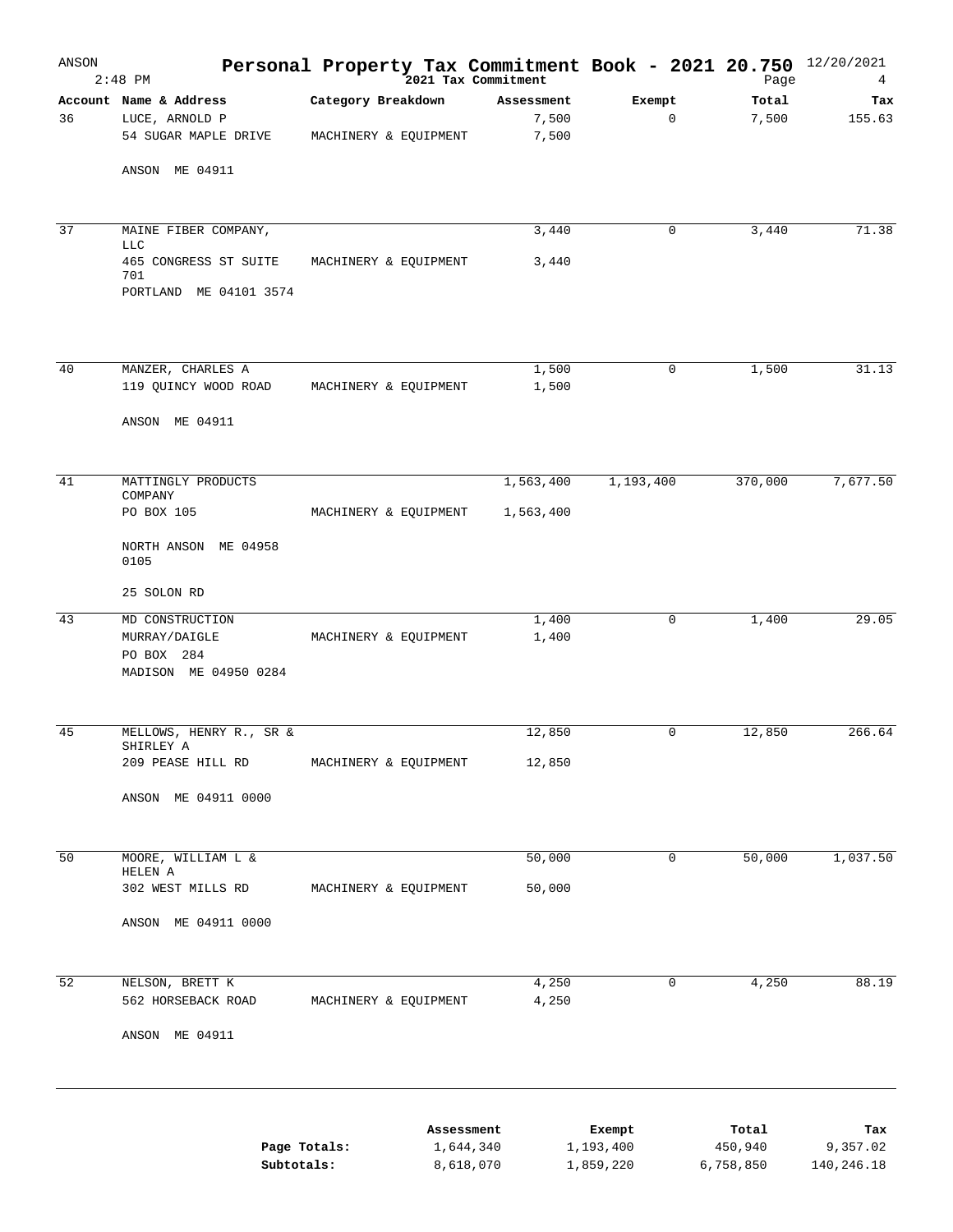| ANSON | $2:48$ PM                                                                                                               | Personal Property Tax Commitment Book - 2021 20.750 12/20/2021 | 2021 Tax Commitment                |                              | Page                          | 5                             |
|-------|-------------------------------------------------------------------------------------------------------------------------|----------------------------------------------------------------|------------------------------------|------------------------------|-------------------------------|-------------------------------|
| 53    | Account Name & Address<br>NELSON, BYRON E<br>PO BOX 178                                                                 | Category Breakdown<br>MACHINERY & EQUIPMENT                    | Assessment<br>5,000<br>5,000       | Exempt<br>$\mathbf 0$        | Total<br>5,000                | Tax<br>103.75                 |
|       | MADISON ME 04950                                                                                                        |                                                                |                                    |                              |                               |                               |
| 57    | NORTH ANSON ELECTRIC<br>TURNER, GERALD H<br>PO BOX 35<br>NORTH ANSON ME 04958<br>0035                                   | FURNITURE & FIXTURES<br>MACHINERY & EQUIPMENT                  | 1,300<br>130<br>1,170              | 0                            | 1,300                         | 26.98                         |
| 56    | NORTH ANSON LAUNDROMAT<br>C/O VALARIE PINKHAM<br>131 SMITH RD<br>ANSON ME 04911 0000                                    | MACHINERY & EQUIPMENT                                          | 10,750<br>10,750                   | 0                            | 10,750                        | 223.06                        |
| 101   | NPRTO NORTH-EAST, LLC<br>C/O RAYN TAX<br>P.O. BOX 4900 DEPT 500<br>SCOTTSDALE AZ 85261                                  | FURNITURE & FIXTURES                                           | 850<br>850                         | 850                          | 0                             | 0.00                          |
| 30    | PINKHAM, SAMUEL &<br>VALARIE<br>D/B/A PINKHAM'S ELM<br>STREET MARKET<br>131 SMITH RD<br>ANSON ME 04911 0000             | MACHINERY & EQUIPMENT                                          | 7,150<br>7,150                     | 0                            | 7,150                         | 148.36                        |
| 66    | PITNEY BOWES GLOBAL<br>FIN. SVCS LLC<br>5310 CYPRESS CENTER DR, MACHINERY & EQUIPMENT<br>STE 110<br>TAMPA FL 33609 0000 |                                                                | 1,330<br>1,330                     | 1,330                        | $\mathbf 0$                   | 0.00                          |
| 69    | SCIENTIFIC GAMES INT'L,<br>INC<br>C/O RYAN, LLC<br>PO BOX 4900 - DEPT 315<br>SCOTTSDALE AZ 85261<br>4900                | COMPUTER EQUIPMENT                                             | 2,380<br>2,380                     | 0                            | 2,380                         | 49.39                         |
| 74    | SOMERSET TELEPHONE CO<br>525 JUNCTION ROAD<br>MADISON WI 53717                                                          | MACHINERY & EQUIPMENT                                          | 373,800<br>373,800                 | 0                            | 373,800                       | 7,756.35                      |
|       | Page Totals:<br>Subtotals:                                                                                              |                                                                | Assessment<br>402,560<br>9,020,630 | Exempt<br>2,180<br>1,861,400 | Total<br>400,380<br>7,159,230 | Tax<br>8,307.89<br>148,554.07 |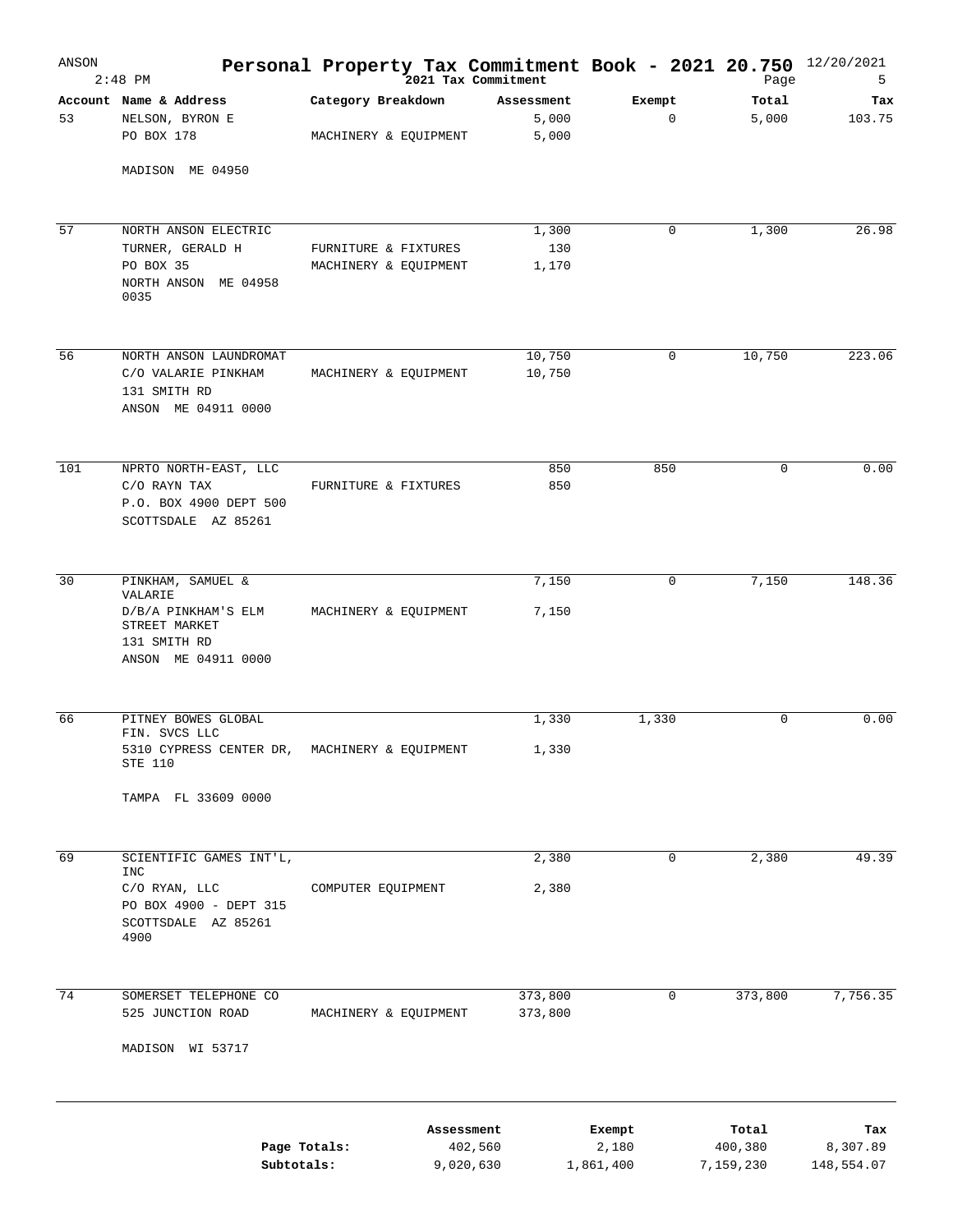| ANSON | $2:48$ PM                                                                                                                                | <b>Personal Property Tax Commitment Book - 2021 20.750</b> $^{12/20/2021}_{2021}$ Tax Commitment Book - 2021 20.750 $^{12/20/2021}_{2036}$ |                                |             |                 |                 |
|-------|------------------------------------------------------------------------------------------------------------------------------------------|--------------------------------------------------------------------------------------------------------------------------------------------|--------------------------------|-------------|-----------------|-----------------|
| 67    | Account Name & Address<br>SPECTRUM NORTHEAST, LLC<br>C/O CHARTER<br>COMMUNICATIONS TAX DEPT<br>PO BOX 7467<br>CHARLOTTE NC 28241<br>7467 | Category Breakdown<br>MACHINERY & EQUIPMENT                                                                                                | Assessment<br>55,370<br>55,370 | Exempt<br>0 | Total<br>55,370 | Tax<br>1,148.93 |
| 26    | SPECTRUM NORTHEAST, LLC<br>C/O CHARTER<br>COMMUNICATIONS TAX DEPT<br>PO BOX 7467<br>CHARLOTTE NC 28241<br>7467<br>272 CAMPGROUND RD      | MACHINERY & EQUIPMENT                                                                                                                      | 1,064,740<br>1,064,740         | $\mathbf 0$ | 1,064,740       | 22,093.36       |
| 73    | SPOONER, DEREK L<br>418 RIVER ROAD<br>NORTH ANSON ME 04958                                                                               | MACHINERY & EQUIPMENT                                                                                                                      | 16,580<br>16,580               | 0           | 16,580          | 344.04          |
| 114   | SYNCHRONY BANK<br>P.O. BOX ?<br>SOMEWHERE US 99999                                                                                       | OTHER                                                                                                                                      | 1,700<br>1,700                 | 1,700       | $\mathbf 0$     | 0.00            |
| 46    | TIAA COMMERCIAL<br>FINANCE, INC.<br>630 N. CENTRAL EXPWY, MACHINERY & EQUIPMENT<br>STE A<br>PLANO TX 75074                               |                                                                                                                                            | 4,450<br>4,450                 | 4,450       | $\mathbf 0$     | 0.00            |
| 94    | TIMEPAYMENT CORP LLC<br>1600 DISTRICT AVENUE,<br>SUITE 200<br>BERLINGTON MA 01803                                                        | MACHINERY & EQUIPMENT                                                                                                                      | 830<br>830                     | 0           | 830             | 17.22           |
| 68    | VARNEY INSURANCE SOUTH,<br><b>LLC</b><br>32 OAK ST<br>BANGOR ME 04401<br>63 MAIN ST                                                      | FURNITURE & FIXTURES                                                                                                                       | 4,870<br>4,870                 | 0           | 4,870           | 101.05          |

|              | Assessment | Exempt    | Total     | Tax        |
|--------------|------------|-----------|-----------|------------|
| Page Totals: | 1,148,540  | 6,150     | 1,142,390 | 23,704.60  |
| Subtotals:   | 10,169,170 | 1,867,550 | 8,301,620 | 172,258.67 |